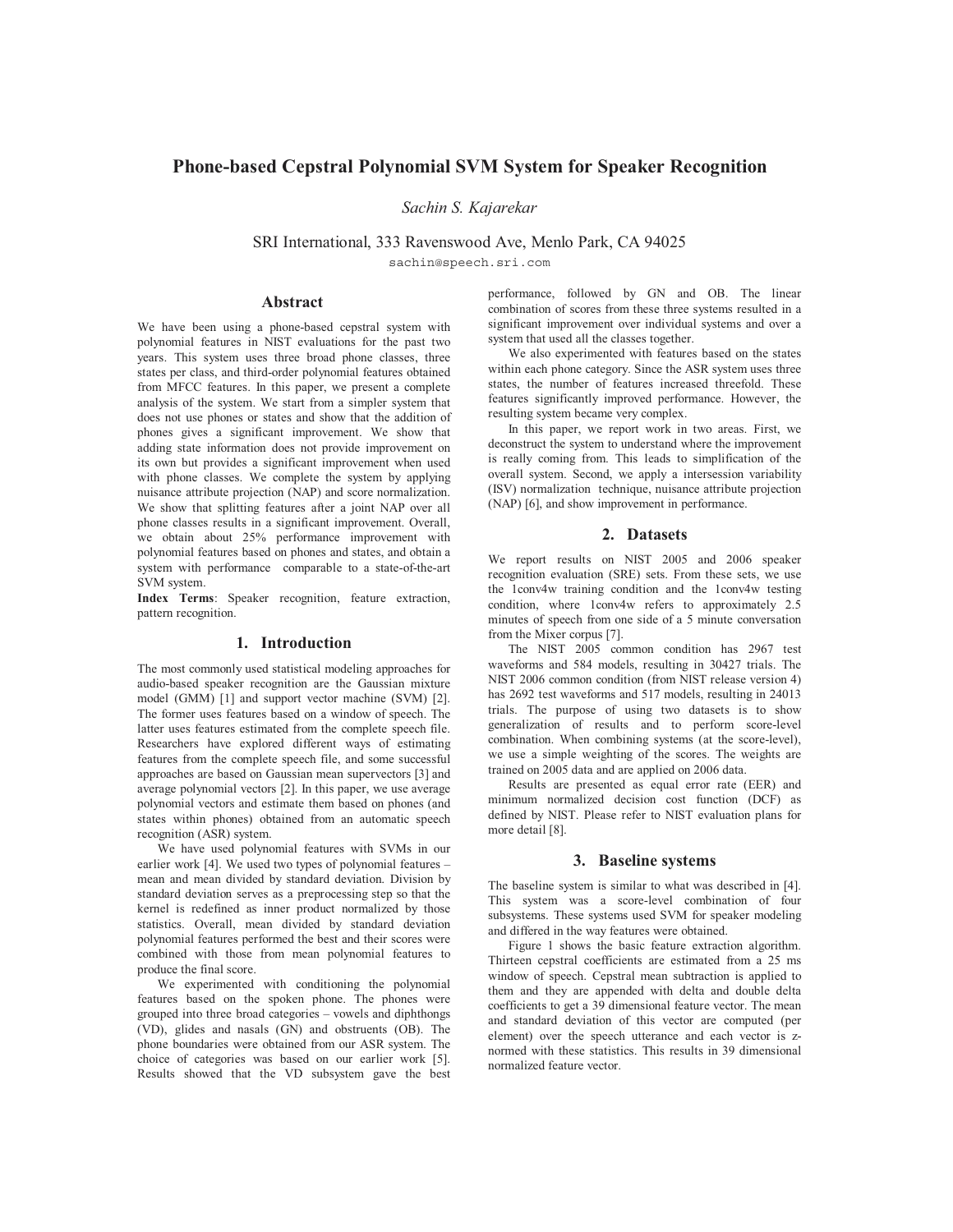

mean poly vector (MP) mean divided by sd vector (MSDP)

#### Figure 1 Feature extraction block diagram (with dimensionality shown on the arrows)

First-, second-, and third- order polynomial coefficients are appended to each feature vector. This results in an 11479 dimensional vector. The mean and standard deviation of this vector are computed over the speech utterance. The mean polynomial vector is referred to as MP. Each mean value is divided by its corresponding the standard deviation. This normalizes the linear kernel by the standard deviation of each feature. The resulting feature is referred to as the "mean divided by standard deviation polynomial" (MSDP) vector.

In the baseline system [4], MP was used in addition to the MSDP vector. Further each feature vector was projected onto the eigenvectors obtained from the background (or impostor) speakers and onto the eigenvectors obtained from the feature space that is orthogonal to the background speakers.

In this paper, we use only MSDP features because they performed better than MP features. Although the latter gave improvement in combination, we observed that this improvement was significantly reduced with phone classes. With three broad phone classes, the improvement was almost negligible.

Further, we use the features without any transformation, mainly because we want to measure the effect of NAP on these features. In our experiments, we observed that NAP and our previously proposed transformation technique interact with each other. We will explore these interactions in another paper.

Table 1 shows performance of this polynomial featurebased system. Note that the system does not use any information about phones. For the sake of consistency, we also refer to the polynomial feature-based system as "one state and one class" or "1s1c" system. Also note that NAP is not applied to the features here.

Table 1 Baseline with 1s1c – 1state and 1class – features

| System           | <b>SRE05</b> |       | SRE <sub>06</sub> |       |  |
|------------------|--------------|-------|-------------------|-------|--|
|                  | %EER         | DCF   | %EER              | DCF   |  |
| 1 state, 1 class | o            | 0.300 | 6.74              | 0.295 |  |

## **4. Incorporating Phone-specific Information**

We extend the baseline polynomial system using information from the ASR system. The ASR system models 40 phones with a 3-state hidden Markov model (HMM). If we estimate polynomial features for each phone then we will have data scarcity issues. We overcome this problem by clustering phones. Based on our previous work we group phones into three broad classes – vowels and diphthongs, glides and nasals, and obstruents. The choice of classes is based on similarity in the acoustic space.

In the following subsections, we extend the basic polynomial feature by first modeling states across all phones and then by using three broad classes with a single state. This will show the importance of states versus classes. Finally, we use both the classes and states and show overall performance.

## **4.1. Three states and one class (3s1c) features**

Table 2 shows results after adding state-based features into the system. Comparing the performance with Table 1, it can be seen that the states do not add significantly different information, and increasing the features threefold does not improve performance. One reason could be that the states are specific to the phones and by averaging state information across phones we have lost that information.

Table 2 Results with 3s1c (3 states, 1 class) features

| System            | SRE05 |            | SRE06 |       |  |
|-------------------|-------|------------|-------|-------|--|
|                   | %EER  | <b>DCF</b> | %EER  | DCE   |  |
| 3 states, 1 class | 8.36  | 0.314      | 6.53  | 0.288 |  |

#### **4.2. One state and three classes (1s3c) features**

Table 3 shows performance after adding features based on the three broad phone categories. The resulting features have the same cardinality as the state-based features. We investigate two types of modeling approaches. In the first case, the polynomial features based on phone classes are modeled independently. The resulting scores are combined with equal weight to generate the final output. In the second case, the entire feature vector is modeled jointly.

Results show that joint modeling does not improve the features. However, independent modeling of the classes followed by score-level combination (first row of Table 3) does improve performance in comparison with Table 1.

Table 3 Results with 1s3c (1 state, 3 classes) features

| Modeling    | SRE05   |       | SRE <sub>06</sub> |       |
|-------------|---------|-------|-------------------|-------|
| Classes     | $%$ EER | DCF   | %EER              | DCF   |
| Independent | 7.72    | 0.282 | 6.04              | 0.283 |
| Joint       | 9.65    | 0.355 | 6.48              | 0.295 |

#### **4.3. Three states and three classes (3s3c) features**

Table 4 shows performance of polynomial features based on three classes and three states. Again, two sets of experiments are performed with independent and joint modeling of the classes. As with the results from Table 3, independent modeling of the phone classes gives significantly better performance than joint modeling, and the best performance overall. Comparing Table 1 and Table 4, we see that about 25% improvement is obtained on both 2005 and 2006 SREs by incorporating phone and state information in the polynomial features.

Table 4 Results with 3s3c (3 states and 3 classes) features

| Modeling    | SRE05       |       | SRE <sub>06</sub> |       |  |
|-------------|-------------|-------|-------------------|-------|--|
| Classes     | %EER<br>DCE |       | %EER              | DCE   |  |
| Independent | ς 23        | 0.251 | 4.96              | 0.250 |  |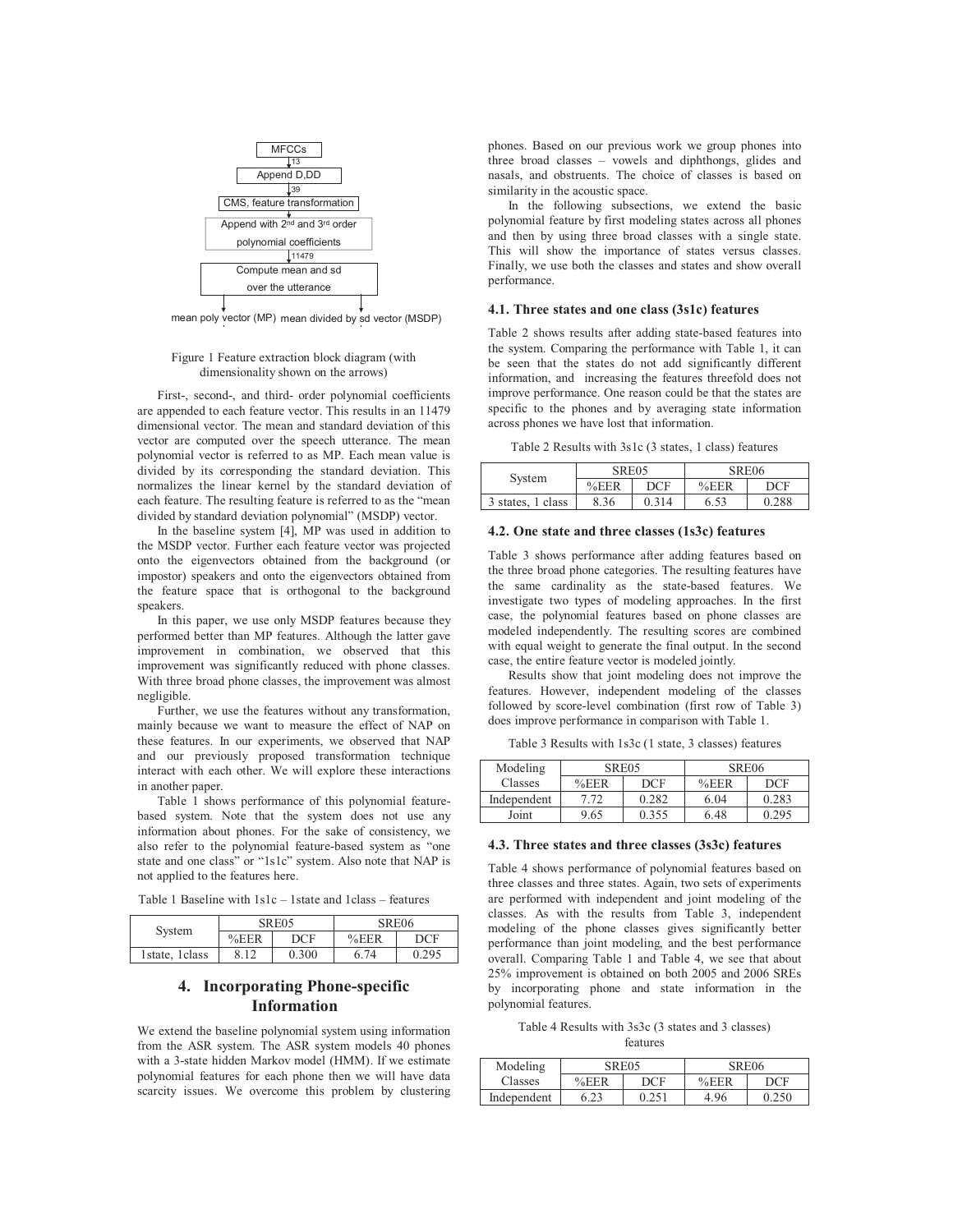| Joint | $\Omega$<br>כ ס.י | $-$<br>ັ່ | .<br>'61 |
|-------|-------------------|-----------|----------|
|       |                   |           |          |

## **5. Intersession Variability Compensation**

The most common approach to intersession variability compensation (ISV) with SVMs is nuisance attribute projection (NAP) [6]. The nuisance attributes are the directions in the feature space that model within-speaker variability. The variability is modeled as within-speaker covariance, and eigen decomposition of this matrix is performed. The leading N eigenvectors are referred to as nuisance attributes because they model variations across different sessions of the same speaker that come from differences in communication channel, handset, phonetic content, and so on.

We used NIST 2004 speaker recognition evaluation data for computing NAP, and N was determined empirically based on NIST 2005 evaluation data.

|                                       | SRE <sub>05</sub> |            | SRE <sub>06</sub> |            |
|---------------------------------------|-------------------|------------|-------------------|------------|
| System $(N)$                          | %EER              | <b>DCF</b> | %EER              | <b>DCF</b> |
| 1state, 1 class (128)                 | 6.91              | 0.269      | 5.44              | 0.268      |
| 3state, 1class (32)                   | 7.16              | 0.279      | 5.39              | 0.265      |
| 1state, 3class -<br>Independent (64)  | 5.95              | 0.240      | 5.01              | 0.246      |
| 1state, 3class -<br>Joint $(256)$     | 6.43              | 0.248      | 5.02              | 0.248      |
| 3state, 3class -<br>Independent (128) | 5.67              | 0.220      | 4.21              | 0.218      |
| 3state, 3class -<br>Joint (128)       | 6.27              | 0.233      | 4.38              | 0.227      |

Table 5 Performance of different systems after NAP

Table 5 shows the performance of different systems after NAP. Apart from the obvious improvement obtained after NAP, there is one interesting result. For three-class systems (1s3c and 3s3c), the performance difference between independent and joint modeling is much smaller after NAP. For example, performance of 1 state and 3 class features with independent and joint models differed by about 10% before NAP. After NAP, the difference is less than 4%. This suggests that NAP is taking advantage of joint modeling of phone classes by exploiting the correlations across classes.

#### **5.1. Splitting phone-based features after joint NAP**

To summarize the results with phone classes, we see that independent modeling of phone classes gives improvement over joint modeling without NAP. With NAP, independent modeling does not offer any advantage over joint modeling. We analyze this result in detail with NIST 2006 data.

Table 6 Detailed analysis of 1s3c system before and after NAP

| Classes             | Before NAP         |       | After NAP (N) |            |
|---------------------|--------------------|-------|---------------|------------|
|                     | %EER<br><b>DCF</b> |       | %EER          | <b>DCF</b> |
| $1)$ VD             | 7.45               | 0.344 | 6.53          | 0.304      |
| $2)$ GN             | 8.79               | 0.392 | 8.95          | 0.371      |
| $3)$ OB             | 10.68              | 0.455 | 9.22          | 0.443      |
| $1)+2+3$            | 6.04               | 0.283 | 5.01          | 0.246      |
| (Independent)       |                    |       | (64)          |            |
| All classes (Joint) | 6.48               | 0.295 | 5.02          | 0.248      |
|                     |                    |       | (256)         |            |

Table 6 and Table 7 show two interesting trends with NAP. First, glides and nasals (GN) show the least improvement in DCF after NAP. In fact, EER for GN is slightly worse after NAP. For 1s3c features there is no improvement in EER for GN. It is not clear why NAP would favor other classes over them.

Table 7 Detailed analysis of 3s3c system before and after NAP

| Classes             | Before NAP |            | After NAP (N) |            |  |
|---------------------|------------|------------|---------------|------------|--|
|                     | %EER       | <b>DCF</b> | %EER          | <b>DCF</b> |  |
| 1) VD               | 6.20       | 0.300      | 5.45          | 0.269      |  |
| $2)$ GN             | 6.74       | 0.333      | 6.25          | 0.298      |  |
| $3)$ OB             | 9.66       | 0.423      | 8.41          | 0.408      |  |
| $1)+2+3$            | 4.96       | 0.250      | 4 2 1         | 0.218      |  |
| (Independent)       |            |            |               |            |  |
| All classes (Joint) | 5.57       | 0.261      | 4.38          | 0.227      |  |

Second, NAP gives more improvement with joint modeling than with independent modeling. Since independent modeling is better before NAP, the performance of two models becomes very similar after NAP. One of the reasons is that with the independent model, the performance of all phone classes improves equally. This leads to a hypothesis that joint NAP takes advantage of the across-class correlations thus leading to greater improvement across all classes. We test this hypothesis by splitting the features after NAP.

Table 8 Splitting 1s3c features after joint NAP

| Classes                      | After NAP    |            |                   | <b>Splitting</b><br><b>Joint NAP</b> | after      |
|------------------------------|--------------|------------|-------------------|--------------------------------------|------------|
|                              | %EER         | <b>DCF</b> |                   | %EER                                 | <b>DCF</b> |
| 1) VD                        | 6.53         | 0.304      |                   | 6.15                                 | 0.284      |
| $2)$ GN                      | 8.95         | 0.371      |                   | 7.98                                 | 0.337      |
| $3)$ OB                      | 9.22         | 0.443      |                   | 8.95                                 | 0.386      |
| $1)+2)+3$ )<br>(Independent) | 5.01<br>(64) | 0.246      | $\leftrightarrow$ | 4.75                                 | 0.230      |
| All<br>classes<br>(Joint)    | 5.02<br>256) | 0.248      |                   |                                      |            |

Table 9 Splitting 3s3c features after joint NAP

| Classes          | After | <b>NAP</b> |                   | <b>Splitting</b> | after      |
|------------------|-------|------------|-------------------|------------------|------------|
|                  | (128) |            |                   | <b>Joint NAP</b> |            |
|                  | %EER  | <b>DCF</b> |                   | %EER             | <b>DCF</b> |
| 1) <sub>VD</sub> | 5.45  | 0.269      |                   | 5.06             | 0.258      |
| $2)$ GN          | 6.25  | 0.298      |                   | 5.99             | 0.282      |
| $3)$ OB          | 8.41  | 0.408      |                   | 7.60             | 0.367      |
| $1)+2+3$         | 4.21  | 0.218      | $\leftrightarrow$ | 4.10             | 0.209      |
| (Independent)    |       |            |                   |                  |            |
| All<br>classes   | 4.38  | 0.227      |                   |                  |            |
| (Joint)          |       |            |                   |                  |            |

We model the features after NAP independently and report the results in Table 8 and Table 9. These results show that joint NAP does improve per-phone-class performance more than independent NAP. It also improves the performance of the GN class, which showed the smallest improvement from independent NAP (Table 6 and Table 7). The performance of the score-level combination is not improved as much as the performance of individual phone